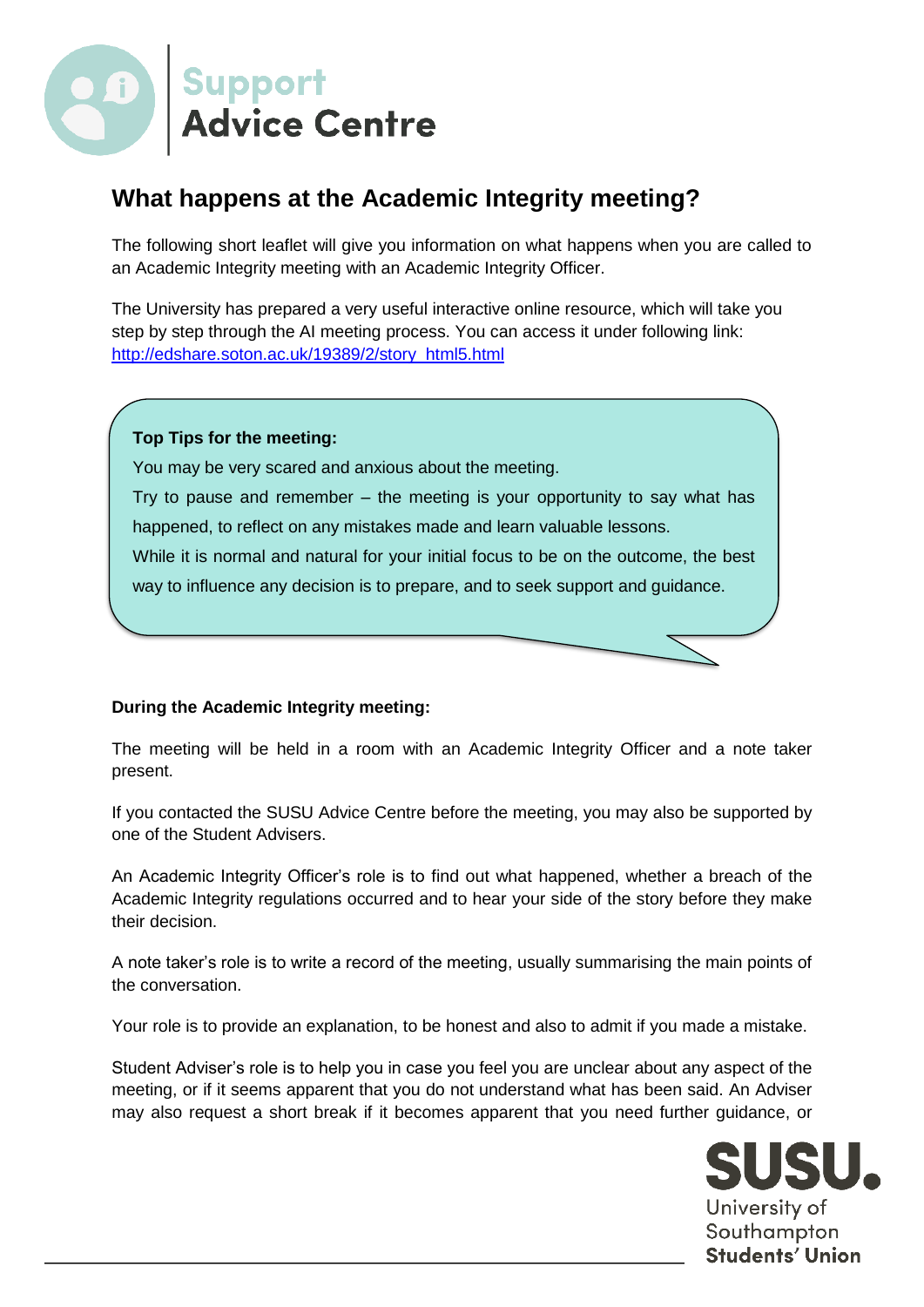

that you are too emotional to continue and need a moment to gain composure. Generally, Student Adviser cannot answer questions on behalf of a student.

#### **What questions will I be asked?**

The Academic Integrity Officer may ask you different questions depending on the nature of the breach, for example:

- 1) Whether you had any Academic Integrity breaches in the past;
- 2) What was the writing process of your assignment;
- 3) In case of alleged exam regulations breaches, they may ask about the circumstances surrounding the exam;
- 4) Whether you have attended any Academic Integrity lectures or classes in the past;
- 5) Whether you knew about Academic Integrity and what it means;
- 6) Whether you knew about exam regulations and information available to candidates sitting the exams prior to taking the exam in question;
- 7) Whether you have any mitigation (illness or other factors) you wish the Academic Integrity Officer to take into account when making a decision.

You will have an opportunity to speak, to present a statement if you prepared one (we strongly advise you to write one) and to answer any questions.

The Academic Integrity Office will not tell you the decision during the meeting.

At the end of the meeting you will be told that you will receive the outcome and details of any penalties within 5 working days of the meeting.

The outcome is usually sent out by email.

### **Further guidance**

For further guidance on Academic Integrity, contact the Advice Centre.